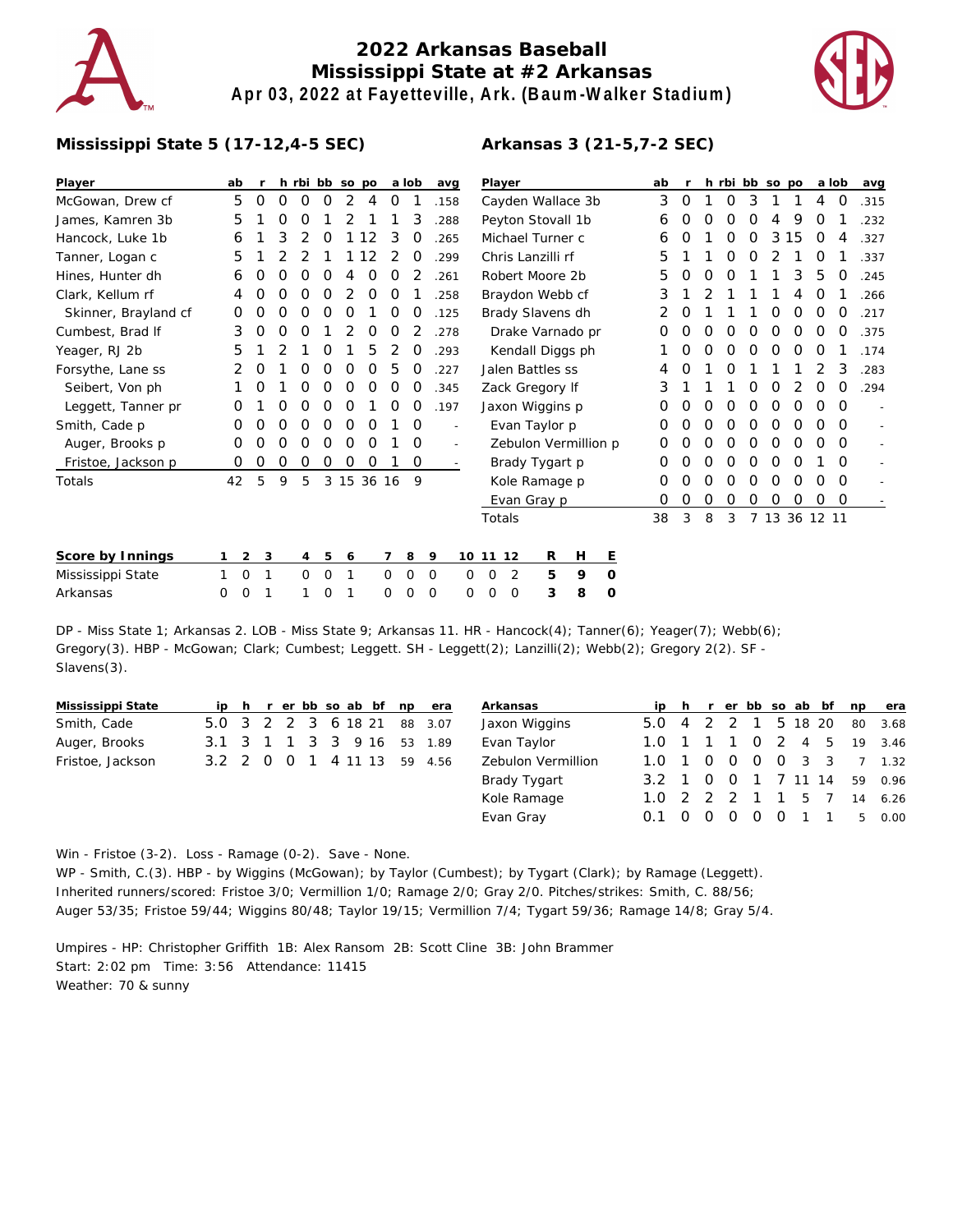

## **2022 Arkansas Baseball Mississippi State at #2 Arkansas Apr 03, 2022 at Fayetteville, Ark. (Baum-Walker Stadium)**



| Score by Innings<br>8<br>9<br>3<br>5<br>7<br>6<br>0<br>$\Omega$<br>$\Omega$<br>$\mathbf 0$<br>$\Omega$<br>$\Omega$<br>1<br>$\mathbf 0$<br>Mississippi State<br>$\overline{0}$<br>$\mathbf{1}$<br>$\mathbf{1}$<br>$\mathbf 0$<br>$\mathbf{1}$<br>$\mathbf{0}$<br>$\overline{0}$<br>$\Omega$<br>$\Omega$<br>Arkansas<br>0                                                                                                                                                                   | R<br>H<br>E<br>10 11 12<br>5<br>9<br>$\mathbf 0$<br>2<br>$\mathbf 0$<br>$\mathbf 0$<br>$\Omega$<br>3<br>8<br>0                                                                                                                                                                                                                                                                                            |
|-------------------------------------------------------------------------------------------------------------------------------------------------------------------------------------------------------------------------------------------------------------------------------------------------------------------------------------------------------------------------------------------------------------------------------------------------------------------------------------------|-----------------------------------------------------------------------------------------------------------------------------------------------------------------------------------------------------------------------------------------------------------------------------------------------------------------------------------------------------------------------------------------------------------|
| Mississippi State starters: 8/cf McGowan; 6/3b James; 20/1b HancockSBKK). 1 run, 1 hit, 0 errors, 0 LOB.<br>19/c Tanner; 44/dh Hines; 11/rf Clark; 33/lf Cumbest; 4/2b Yeager;<br>43/ss Forsythe; 15/p Smith, C.;<br>Arkansas starters: 7/3b Wallace; 10/1b Stovall; 12/c Turner; 18/rf<br>Lanzilli; 1/2b Moore; 24/cf Webb; 17/dh Slavens; 2/ss Battles; 3/lf<br>Gregory; 22/p Wiggins;                                                                                                  | Arkansas 6th - Auger to p for Smith, C Lanzilli singled to<br>shortstop (0-2 KS). Moore walked (3-2 BBKBFB); Lanzilli advanced to<br>second. Webb grounded out to 3b, bunt, SAC (1-0 B); Moore advanced<br>to second; Lanzilli advanced to third. Slavens flied out to cf, SF,                                                                                                                            |
| Mississippi State 1st - McGowan struck out looking (0-2 KKFK). Jamestruck out looking (1-2 BKFK). 1 run, 1 hit, 0 errors, 1 LOB.<br>grounded out to 3b (2-1 KBB). Hancock homered to right field, RBI<br>(0-0). Tanner grounded out to 3b (3-2 BKKBB). 1 run, 1 hit, 0<br>errors, 0 LOB.                                                                                                                                                                                                  | RBI (2-0 BB); Moore advanced to third; Lanzilli scored. Battles<br>Mississippi State 7th - Cumbest hit by pitch (0-0). Vermillion to p<br>for Taylor. Yeager reached on a fielder's choice (2-0 BB); Cumbest                                                                                                                                                                                              |
| Arkansas 1st - Wallace struck out swinging (0-2 KSS). Stovall struck singled to shortstop (0-1 K); Yeager advanced to second. Leggett<br>out swinging (1-2 KSBS). Turner struck out swinging (2-2 BKBSFFS) pinch ran for Seibert. McGowan grounded into double play 2b to ss<br>0 runs, 0 hits, 0 errors, 0 LOB.<br>LOB.                                                                                                                                                                  | out at second 3b to 2b. Seibert pinch hit for Forsythe. Seibert<br>to 1b (1-0 B); Leggett out on the play. 0 runs, 1 hit, 0 errors, 1                                                                                                                                                                                                                                                                     |
| Mississippi State 2nd - Hines struck out swinging (2-2 BKBKS). Clark<br>flied out to rf (1-0 B). Cumbest flied out to cf (2-1 BSB). 0 runs,<br>0 hits, 0 errors, 0 LOB.                                                                                                                                                                                                                                                                                                                   | Arkansas 7th - Leggett to ss. Gregory flied out to cf (0-2 KF).<br>Wallace popped up to 2b (1-1 BK). Stovall struck out swinging (2-2<br>SKFFFBBFS). 0 runs, 0 hits, 0 errors, 0 LOB.                                                                                                                                                                                                                     |
| Arkansas 2nd - Lanzilli struck out looking (1-2 FSFBK). Moore<br>grounded out to 2b (2-1 SBB). Webb walked (3-1 BBKBB). Webb<br>advanced to second on a wild pitch. Slavens walked (3-2 FBFBFFBB\$winging (2-2 FBBFS). Hancock struck out looking (2-2 KBFBK).<br>Battles grounded out to ss (2-2 BKFB). 0 runs, 0 hits, 0 errors, 2<br>LOB.<br>0 LOB.                                                                                                                                    | Mississippi State 8th - Tygart to p for Vermillion. James struck out<br>Tanner struck out swinging (2-2 KFBBFS). 0 runs, 0 hits, 0 errors,                                                                                                                                                                                                                                                                |
| Mississippi State 3rd - Yeager homered to left field, RBI (1-0 B).<br>Forsythe grounded out to 2b (0-0). McGowan struck out looking (2-2 at first 1b to 2b, bunt, SAC (1-1 BK); Turner advanced to second.<br>BBKFK). James struck out swinging (2-2 BKBKS). 1 run, 1 hit, 0<br>errors, 0 LOB.                                                                                                                                                                                            | Arkansas 8th - Turner singled to center field (1-1 BF). Lanzilli out<br>Moore popped up to 3b (1-1 FB). Webb struck out looking (0-2 SFK).<br>0 runs, 1 hit, 0 errors, 1 LOB.                                                                                                                                                                                                                             |
| Arkansas 3rd - Gregory homered to left field, RBI (3-2 KBFBB).<br>Wallace walked (3-2 SFBBBFB). Stovall struck out looking (0-2 KFK)struck out looking (3-2 KSBBBFK). Cumbest struck out swinging (1-2<br>Turner struck out swinging (0-2 SSS). Lanzilli reached on a<br>fielder's choice (1-2 SFB); Wallace out at second ss to 2b. 1 run,                                                                                                                                               | Mississippi State 9th - Hines struck out swinging (1-2 KKBFFS). Clark<br>KBSS). 0 runs, 0 hits, 0 errors, 0 LOB.                                                                                                                                                                                                                                                                                          |
| 1 hit, 0 errors, 1 LOB.<br>Mississippi State 4th - Hancock singled to center field (2-0 BB).<br>Tanner flied out to If (1-2 KSB). Hines popped up to 3b (2-1 BFB).<br>Clark flied out to cf (2-2 FBBKFF). 0 runs, 1 hit, 0 errors, 1 LOB.                                                                                                                                                                                                                                                 | Arkansas 9th - Slavens singled up the middle (0-1 F). Varnado pinch<br>ran for Slavens. Battles walked (3-1 BKBBB); Varnado advanced to<br>second. Gregory out at first p to 2b, bunt, SAC (0-0); Battles<br>advanced to second; Varnado advanced to third. Wallace<br>intentionally walked. Fristoe to p for Auger. Stovall struck out<br>swinging (0-2 KSFFS). Turner struck out looking (2-2 KBFBK). 0 |
| Arkansas 4th - Moore grounded out to ss (1-2 FSBF). Webb homered tans, 1 hit, 0 errors, 3 LOB.<br>left field, RBI (1-1 BF). Slavens grounded out to ss (1-1 BS).<br>Battles popped up to 1b (2-1 BKB). 1 run, 1 hit, 0 errors, 0 LOB.                                                                                                                                                                                                                                                     | Mississippi State 10th - Yeager singled to center field (2-1 BBF).<br>Leggett grounded out to p, SAC, bunt (0-0); Yeager advanced to                                                                                                                                                                                                                                                                      |
| Mississippi State 5th - Cumbest walked (3-1 SBBBB). Yeager struck onecond. McGowan grounded out to 2b (0-2 KK); Yeager advanced to<br>looking (1-2 BFFFK). Forsythe singled to center field (2-1 KBB);<br>Cumbest advanced to second. McGowan hit by pitch (2-2 BKFBF);<br>1 LOB.<br>Forsythe advanced to second; Cumbest advanced to third. James<br>grounded into double play ss to 2b to 1b (0-2 SS); McGowan out onArkansas 10th - Lanzilli struck out swinging, out at first c to 1b | third. James grounded out to 2b (1-1 BS). 0 runs, 1 hit, 0 errors,                                                                                                                                                                                                                                                                                                                                        |
| the play. 0 runs, 1 hit, 0 errors, 2 LOB.<br>Arkansas 5th - Gregory grounded out to 2b (0-0). Wallace singled up                                                                                                                                                                                                                                                                                                                                                                          | (1-2 KBKS). Moore flied out to cf (2-2 FBBFFFFFF). Webb singled to<br>third base (3-2 KBBSFB). Diggs pinch hit for Varnado. Diggs<br>grounded out to p (2-2 SBBSFFF). 0 runs, 1 hit, 0 errors, 1 LOB.                                                                                                                                                                                                     |
| the middle (1-0 B). Stovall grounded out to ss (0-0); Wallace<br>advanced to second. Turner out at first p to c to 1b (2-2 BSKB). 0<br>runs, 1 hit, 0 errors, 1 LOB.                                                                                                                                                                                                                                                                                                                      | Mississippi State 11th - Hancock grounded out to 3b (1-2 KSB). Tanner<br>walked (3-0 BBBB). Hines struck out swinging (3-2 BBKBSS). Clark<br>hit by pitch (0-0); Tanner advanced to second. Ramage to p for                                                                                                                                                                                               |
| Mississippi State 6th - Taylor to p for Wiggins. Hancock flied out to<br>cf (0-2 KKF). Tanner homered to left field, RBI (1-1 KB). Hines                                                                                                                                                                                                                                                                                                                                                  | Tygart. Cumbest struck out swinging (0-2 FSS). 0 runs, 0 hits, 0<br>errors, 2 LOB.                                                                                                                                                                                                                                                                                                                        |

struck out looking (1-2 SSFFFBK). Clark struck out looking (1-2